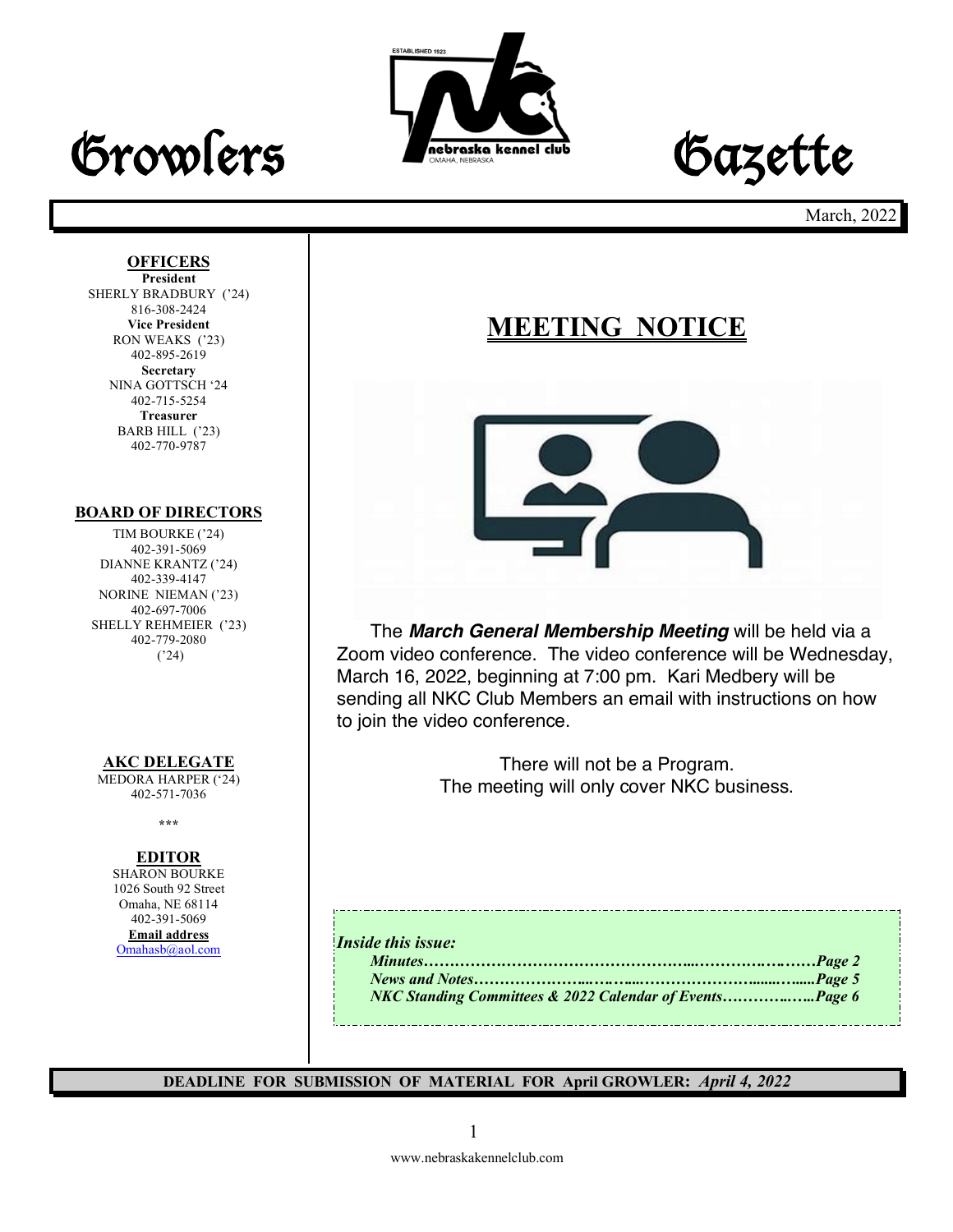#### **SECRETARY'S REPORT**

## **Annual General Meeting**

Wednesday, February 16, 2022 Gorat's Steak House 4917 Center Street Omaha, NE 7:00 p.m.

#### **Call to Order:** 6:42pm

Attendance: Ron Weaks, Sheryl Bradbury, Sue Volkmer, Shelly Rehmeier, Charlie Rehmeier, Angel Lopez, Juan Lopez, Tim Bourke, Sharon Bourke, Norine Nieman, Nina Gottsch, Sharon Brewer, Gerianne Darnell

**Vote for: President, Secretary and 2 Board Positions-**Elected to duties unanimously: President-Sheryl Bradbury; Secretary-Nina Gottsch, Board Position-Tim Bourke, Board Position-Dianne Krantz

**Approve minutes from General Meeting: 1-19-22 as printed in Growler.** Motion made: Sheryl Bradbury, 2nd: Sue Volker; motion passed.

**Report of the President – Tim Bourke-**reading of annual report **Report of the Vice President – Ron Weaks-**reading of annual report **Report of the Treasurer-Barb Hill-absent,** Secretary to read annual report Treasurer's report sent to board via email. **Approve report to be filed for audit:** Motion made: Sue Volkmer, 2nd: Shelly Rehmier; motion passed **Report of the Secretary – Kari Medbery-**reading of annual report Reading of New Membership Application-Devin Garvey. Vote by Membership; vote passed. Please welcome Devin Garvey to the club!

#### **Annual Reports:**

| Education                   | Dona Rosales-absent                                 |
|-----------------------------|-----------------------------------------------------|
| <b>AKC</b> Delegate         | Medora Harper-Sheryl Bradbury to read annual report |
| Membership                  | Kari Medbery-read with Secretary report             |
| NKC/AKC Legislative Liaison | Sandy Orr-absent                                    |
| Tracking                    | Shelly Rehmeier-reading of annual report            |
| <b>AKC NTI</b>              | Shelly Rehmeier-reading of report                   |
| <b>AKC Scent Work</b>       | Sue Volkmer-reading of annual report                |
| Event Planning              | Nancy Draper-absent                                 |
| <b>Strategic Planning</b>   | Tim Bourke-read with Presidents Report              |
| Centennial Planning         | Ron Weaks-read with Vice President's Report         |
| Fast Cat                    | Ron Weaks-read with Vice President's Report         |
| Growlers Editor             | Sharon Bourke-reading of annual report              |
|                             |                                                     |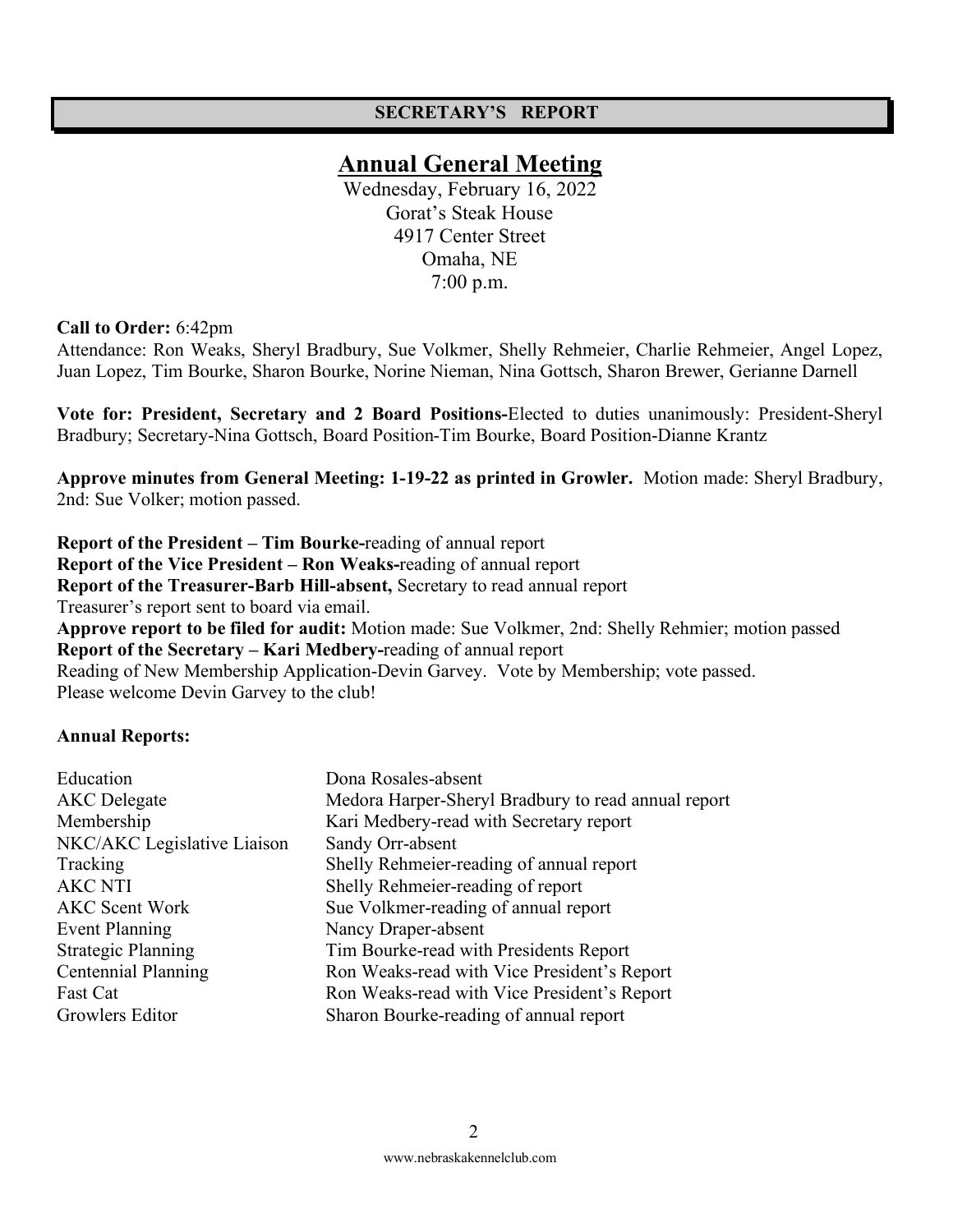#### **Open Positions:**

| Media Director              | Vacancy |
|-----------------------------|---------|
| Ways and Means              | Vacancy |
| Obedience                   | Vacancy |
| <b>Training Director</b>    | Vacancy |
| <b>Social Events</b>        | Vacancy |
| <b>Meeting Refreshments</b> | Vacancy |

#### **Unfinished Business:**

- 1. Constitution Update-work in progress
- 2. Defibrillator purchase-is here and will join the traveling first aid kit
- 3. 2022-NKC Fast Cat Tests April 22-24 Banner Park-volunteers needed
- 4. 2022-NKC/PVC Cluster May 21-22- Lancaster Event Center-volunteers needed
- 5. 2022-Scent Work Trial July 15-17-Iowa Western Community College-volunteers needed
- 6. 2022-NKC Fast Cat Tests September 16-18 Banner Park-work in progress
- 7. 2022-NKC Tracking November 13 Chalco Hills-work in progress
- 8. 2022-Scent Work Trial December 10-11-Werner Park-work in progress
- 9. 2023-100th Year NKC Anniversary Year-work in progress

#### **New Business:**

- 1.
- 2. Growler Deadline March 4
- 3. Membership/additional comments: none

**Adjourn:** 8:02 Motion made to conclude business: Ron Weaks, 2nd: Sue Volkmer; motion passed. Club moves on to the Awards and Brags portion of the evening.

Meeting End: 9:15pm

Respectfully submitted, Kari Medbery Secretary

## **MARCH BOARD MEETING**

Wednesday, March 3, 2022 Video Conference - Zoom Meeting 7:00 p.m.

**Call to Order:** 7:05pm

Attendance: Barb Hill, Norine Nieman, Ron Weaks, Dianne Krantz, Shelly Rehmeier, Tim Bourke, Sheryl Bradbury & Kari Medbery-filling in for Nina Gottsch (absent) For a total of 8.

3 **Approve minutes from Board Meeting: 2-2-22 as printed in Growler.** Motion made: Barb Hill, 2nd: Tim Bourke; motion passed.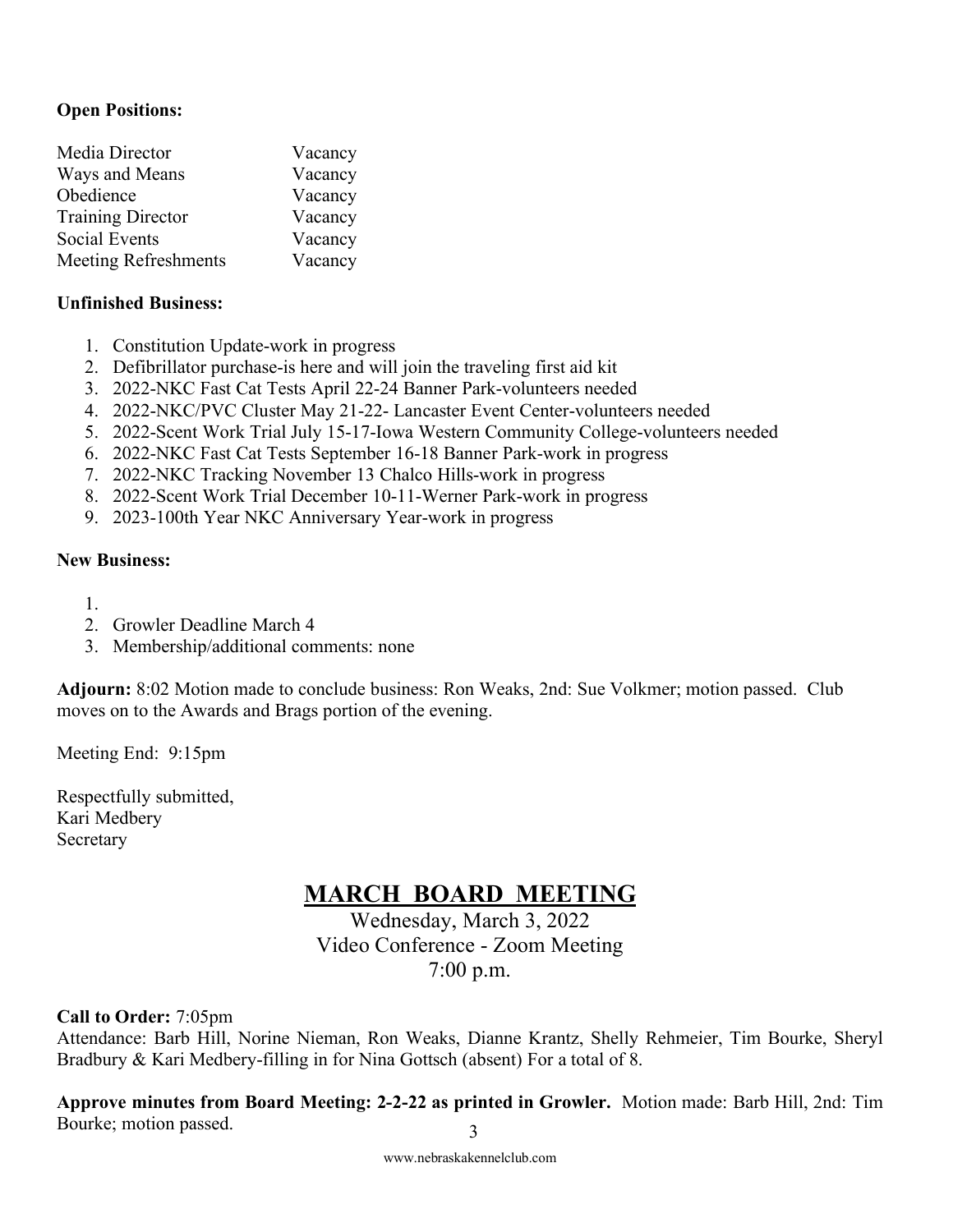**Report of the President- Sheryl Bradbury-**nothing new to report, brief touch base about what she'd like to see happen with the club over the next couple of years.

**Report of the Vice President-Ron Weaks**-nothing new to report

**Report of the Treasurer-Barb Hill-**nothing new to report

Treasurer's report sent to board via email

**Report of the Secretary-Nina Gottsch**-nothing new to report. Kari and Nina worked together last week to make the transition go smoothly.

New Membership applications: Hailey Powell-has Borzoi; Jaqueline Frye-has Cocker Spaniel & Great Dane. These applications will have their first reading at the general meeting on 3/16

#### **Unfinished Business:**

- 1. Constitution Update-committee will update Sheryl and they will come up with the best strategy to keep things moving.
- 2. NKC Fast Cat Tests April 22-24 Banner Park-Final draft of premium being worked on.
- 3. NKC/PVC Cluster May 21-22- Lancaster Event Center-looking for vendors.
- 4. Scent Work Trial July 15-17-Iowa Western Community College-nothing new to report.
- 5. NKC Fast Cat Tests September 16-18 Banner Park-applications in and are approved.
- 6. NKC Tracking November 13-Chalco Hills-Contract is in.
- 7. NKC Scent Work Trial December 9-11-Werner Park-nothing new to report
- 8. 2023-100th Year NKC Anniversary Year-work in progress
- 9. 2023-Memorandum of Understanding between NKC & PVKC-PVKC is pursuing other interests and will not join us in 2023 or moving forward for the conformation clusters.

#### **New Business:**

- 1. Protocol for a gift/flowers/memorandum due to the death of a club member. Table for next meeting
- 2. Donation to the York County Sheriff- due to the loss of their young K-9 dog-Motion made to donate \$100 made by Tim Bourke. Motion amended by Barb Hill-change donation to \$1000. Tim accepts the amendment. 2nd: Norine Nieman; motion passed.
- 3. Ron motion made: to provide one free dinner at the NKC annual meeting/dinner held in Feb for a member of the club that works 2 full days at a NKC sponsored event. Tabled for next board meeting.
- 4. Detective Trial- The scent work committee would like to have 2 detective classes on July 31 at Sharon Dowells Farm. Motion made: Ron Weaks, 2nd: Norine Nieman; motion passed.
- 5. AKC has invited us to host another NTI. Motion made to accept invitation: Tim Bourke, 2nd: Barb Hill; motion passed.
- 6. Delegate Joe's responsibilities-will move to next board meeting
- 7. PVKC has asked if they can host an agility event in our zone Sept 30-Oct 1. Motion made to allow: Tim Bourke; 2nd: Dianne Krantz; motion passed.
- 8. Growler deadline March 4
- 9. Additional comments: none

**Adjourn:** Motion made: Ron Weaks, 2nd Tim Bourke; motion passed. Meeting end: 9:07pm

Respectfully submitted, Kari Medbery, Acting Secretary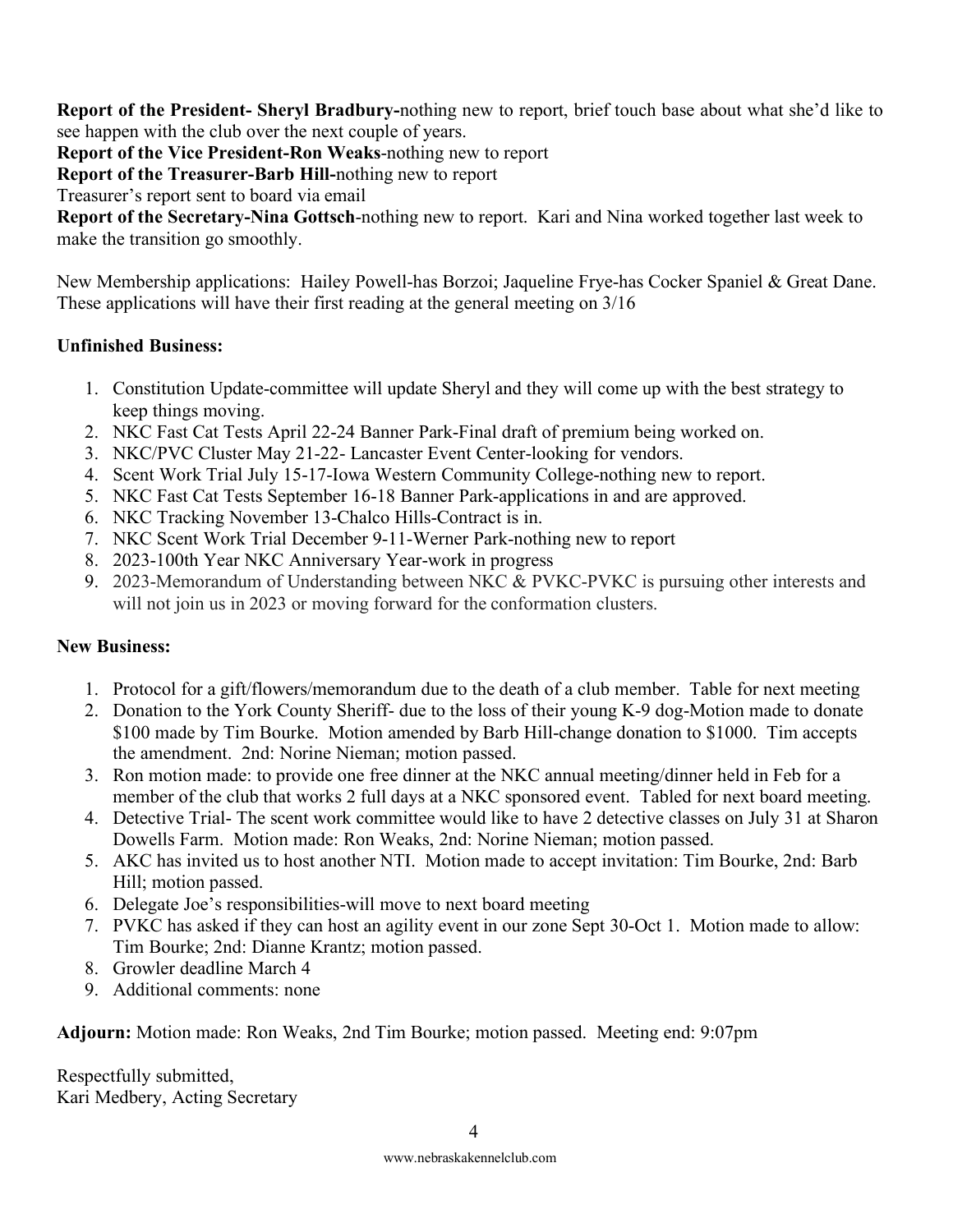## **NEWS & NOTES**

**NKC Conformation Training Classes CANCELLED Until Further Notice**

### **CANCELLATION NOTICES**

Any cancellations or changes to the schedule of NKC events will be posted on the NKC website, placed in the *Growlers Gazette* and also posted on the NKC Facebook page.

To receive Facebook notifications, please "Like" our page! https://www.facebook.com/NebraskaKennelClub



## GROWLER ADVERTISING RATES

**NKC members:** *\$10.00 per 1/8th of a page, \$75.00 for a full page* 

**Non-members:** *\$15.00 per 1/8th of a page \$112.50 for a full page*

Copy cannot change between issues of the Growler*. All ads are subject to NKC Board approval. NKC Members: No charge to advertise the sale of used dog equipment.* Copy cannot change between issues of the Growler*. All ads are subject to NKC Board approval. NKC Members: No charge to advertise the sale of used dog equipment*

#### **CONTACT THE GROWLER EDITOR**

- If you have something to contribute for the betterment of the dog fancy that you would like published in the **Growler, please contact the Growler Editor.**
- If you have a show win that you would like to brag about, information regarding an upcoming dog event, or poem, etc. to share with others, **please contact the Growler Editor**.
- If you are the Chair of an NKC committee and would like to inform the membership of the committee's activities, **please contact the Growler Editor.**
- If you have a photo of your dog to put in the **Growler**, **please contact the Growler Editor.**
- If you have something for the **Growler**, please contact the **Growler Editor**: **Sharon Bourke,**
- ¨ **402-391-5069, or e-mail:** omahasb@aol

## *Welcome*

*TO NEW NKC MEMBER* é **Devin Garvey**é